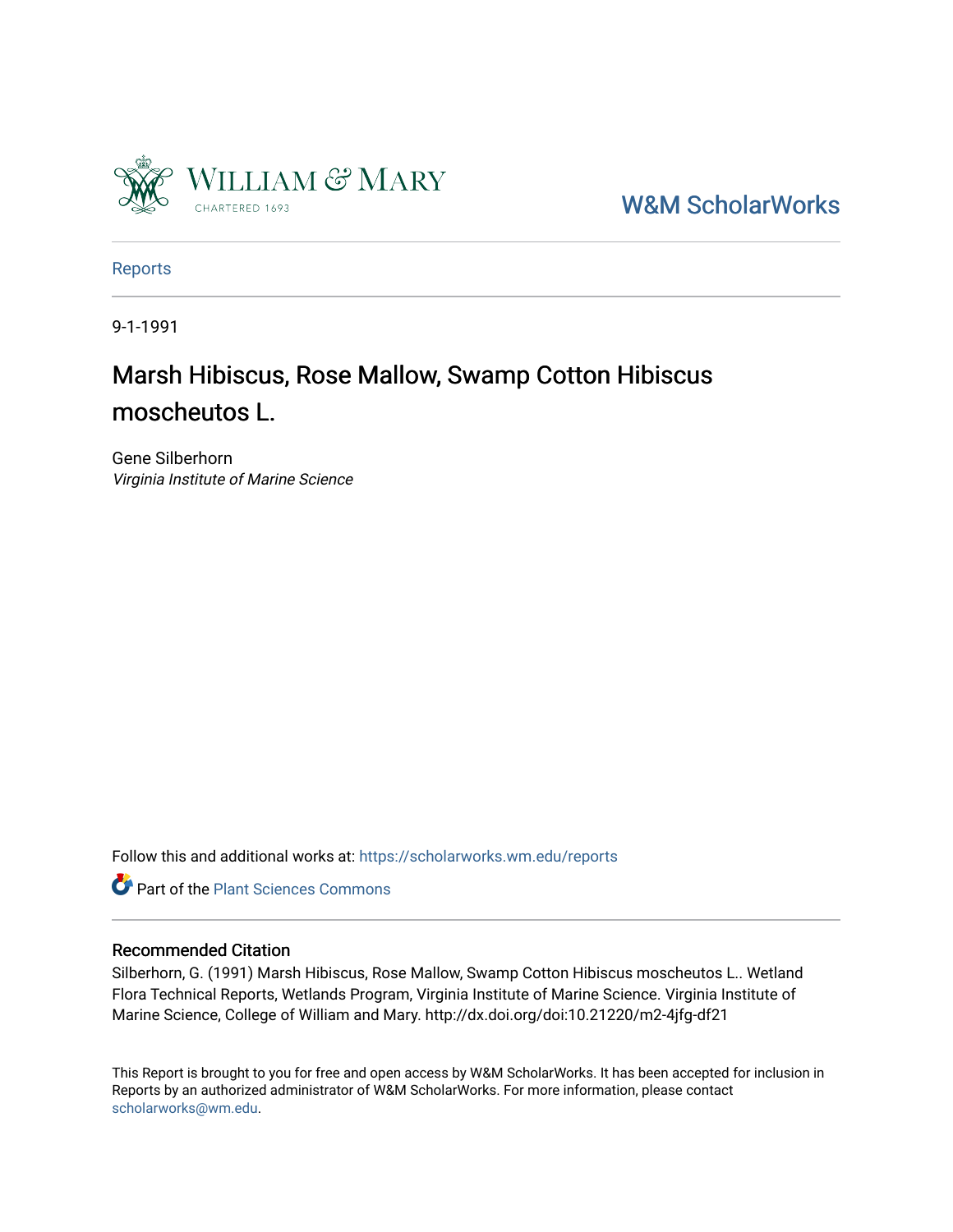# Technical Report  $\rule{1em}{0.15mm}$   $\qquad \qquad$ Wetland Flora

No. 94-4 / May 1994 Gene Silberhorn

## Marsh Hibiscus Rose Mallow / Swamp Cotton

### Hibiscus moscheutos L.

#### Growth Habit and Diagnostic Characteristics

Marsh hibiscus is a tall (0.5 to 1.2m - 3 to 7 ft.), leafy perennial, frequently found in freshwater marshes or on the margins of swamps or other wooded wetlands. The most distinctive characteristic of this plant is the large, showy, white (occasionally pink) flowers, often 10 to 15 cm (4 to 6 inches) wide, with dark red centers and densely compacted, yellow stamens. This robust plant is seldom noticed until it blooms from mid-July through early September. The solitary flowers are borne in the axils of the leaves.

Hibiscus moscheutos is also distinctive in winter, when most herbaceous vegetation has decomposed. The erect, leafless stalks are characteristically adorned with one to several large gray-brown seed capsules. These stalks usually persist until late spring to early summer when new, leafy shoots are rapidly growing. The plant is a perennial and propagates by both seeds and rhizomes.

The leaves are arranged alternately on the stem, are smooth above and velvety or felt-like underneath and have serrated edges. The relatively large leaves are from 10 to 20 cm (4 to 6 inches) long and 6 to 8 cm (2 to 4 inches) wide.

Hibiscus belongs to the mallow family (Malvacae), as does the commerical cotton plant. Marsh hibiscus is similar to cotton when in bloom and is sometimes called swamp cotton; however, it does not develop balls as does its domesticated relative.

Seashore mallow or marsh mallow (Kostelelzkya virginica) is another species of the mallow family which grows in brackish and freshwater tidal marshes. The marsh mallow flower is similar to *Hibiscus moscheutos*, but is smaller (1 to 3 inches wide) and is pink rather than white. The plant itself is only about half as tall as marsh hibiscus.

#### Distribution -

Marsh hibiscus ranges from Maryland to southern Indiana and south to Texas.

#### Habitat

Hibiscus moscheutos is common in tidal freshwater marshes along the Mid-Atlantic Coast. In nontidal wetlands, it appears to prevail in marshes, ditches, scrub-shrub wetlands and in open wooded wetlands that are at least saturated or seasonally flooded. This species may be less frequently found in brackish marshes near the upland border where freshwater seepage dilutes salty conditions.

In scrub-shrub wetlands, hibiscus is commonly found associated with such shrubs as silky- (Cornus amomum) or stiff- (C. foemina) dogwood, botton-bush (Cephalanthus occidentalis) and/or alder (Alnus serrulata). Smartweeds (Polygonum spp.), water-willow (Decodon verticillatus), wild rice (Zizania aquatica), ironweed (Vernonia noveboracensis) and other hydrophytes are commonly associated with hibiscus in tidal freshwater marshes.

#### Ecological Values/Benefits

Hibiscus moscheutos is found in a wide variety of wetland types, both tidal and nontidal.

Freshwater tidal riverine wetlands of the Chesapeake Bay watershed are substantiated spawning and nursery areas for anadromous fishes, such as herring and shad. They are also habitats for various species of wildlife and waterfowl.

Nontidal wetlands function as natural filters of high nutrient loads which often originate from farm fields, as well as sediment runoff, pesticide and herbicide residues and other potential toxins. They also serve as a wildlife habitat, and in many cases waterfowl habitat as well.

#### Hydrophytic Factor/Federal Delineation

According to the Federal Manual for Identifying and Delineating Jurisdictional Wetlands and the National List of Plant Species that Occur in Wetlands: Virginia, Hibiscus moscheutos is classified as an obligate wetland plant (OBL). OBLs are plants that almost always occur in wetlands (99% probability).